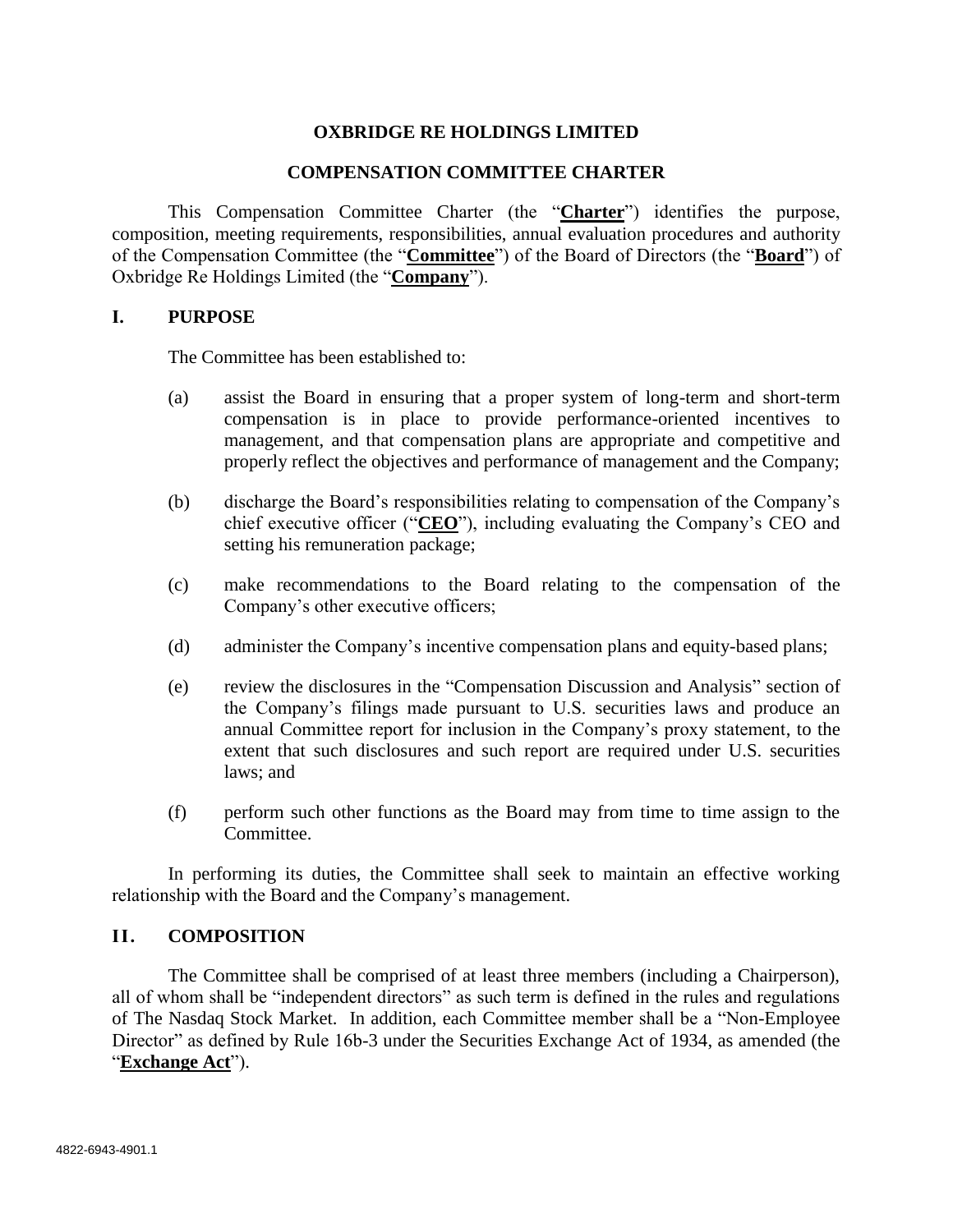The members of the Committee and the Chairperson shall be selected not less frequently than annually by the Board and shall serve at the pleasure of the Board. A Committee member (including the Chairperson) may be removed at any time, with or without cause, by the Board. The Board may designate one or more independent directors as alternate members of the Committee, who may replace any absent or disqualified member or members at any meetings of the Committee. The Committee shall have authority to delegate the responsibilities listed herein to subcommittees of the Committee or to officers of the Company to the extent permitted by applicable law or the compensation plans of the Company if the Committee determines such delegation would be in the best interest of the Company.

In determining whether a director is eligible to serve on the Committee, the Board must consider whether the director is affiliated with the Company, a subsidiary of the Company or an affiliate of a subsidiary of the Company to determine whether such affiliation would impair the director's judgment as a member of the Committee.

Except for (a) Board and Board committee fees and (b) fixed amounts of compensation under a retirement plan (including deferred compensation) for prior service with the Company (provided that such compensation is not contingent in any way on continued service), a member of the Committee shall not be permitted to accept, directly or indirectly, any consulting, advisory, or other compensatory fee from the Company or any of its subsidiaries.

Notwithstanding the foregoing, because the Committee is comprised of three members, one director, who does not meet the requirements set forth above and is not currently an officer covered by Rule 16a-1(f) under the Exchange Act (an "**Executive Officer**"), an employee or an immediate family member of an Executive Officer, may be appointed to the Committee if the Board, under exceptional and limited circumstances, determines that such individual's membership on the Committee is required by the best interests of the Company and its shareholders. If the Company relies on this exception, it must disclose either on or through its website or in the proxy statement for the next annual meeting following such determination, the nature of the relationship and the reasons for the determination. In addition, the Company must provide any disclosure required by Instruction 1 to Item 407(a) of Regulation S-K regarding its reliance on this exception. A member appointed to the Committee under this exception may not serve longer than two years.

In addition, if the Company fails to comply with the Committee composition requirements described above due to one vacancy, or if one Committee member ceases to be independent due to circumstances beyond the member's reasonable control, the Company shall regain compliance with the requirements by the earlier of its next annual shareholder meeting or one year from the occurrence of the event that caused the failure to comply with the requirements; provided, however, that if the annual shareholder meeting occurs no later than 180 days following the event that caused the failure to comply with the requirement, the Company shall instead have 180 days from such event to regain compliance. If the Company relies on this provision, it must provide notice to The Nasdaq Stock Market immediately upon learning of the event or circumstance that caused the noncompliance.

## **III. MEETING REQUIREMENTS**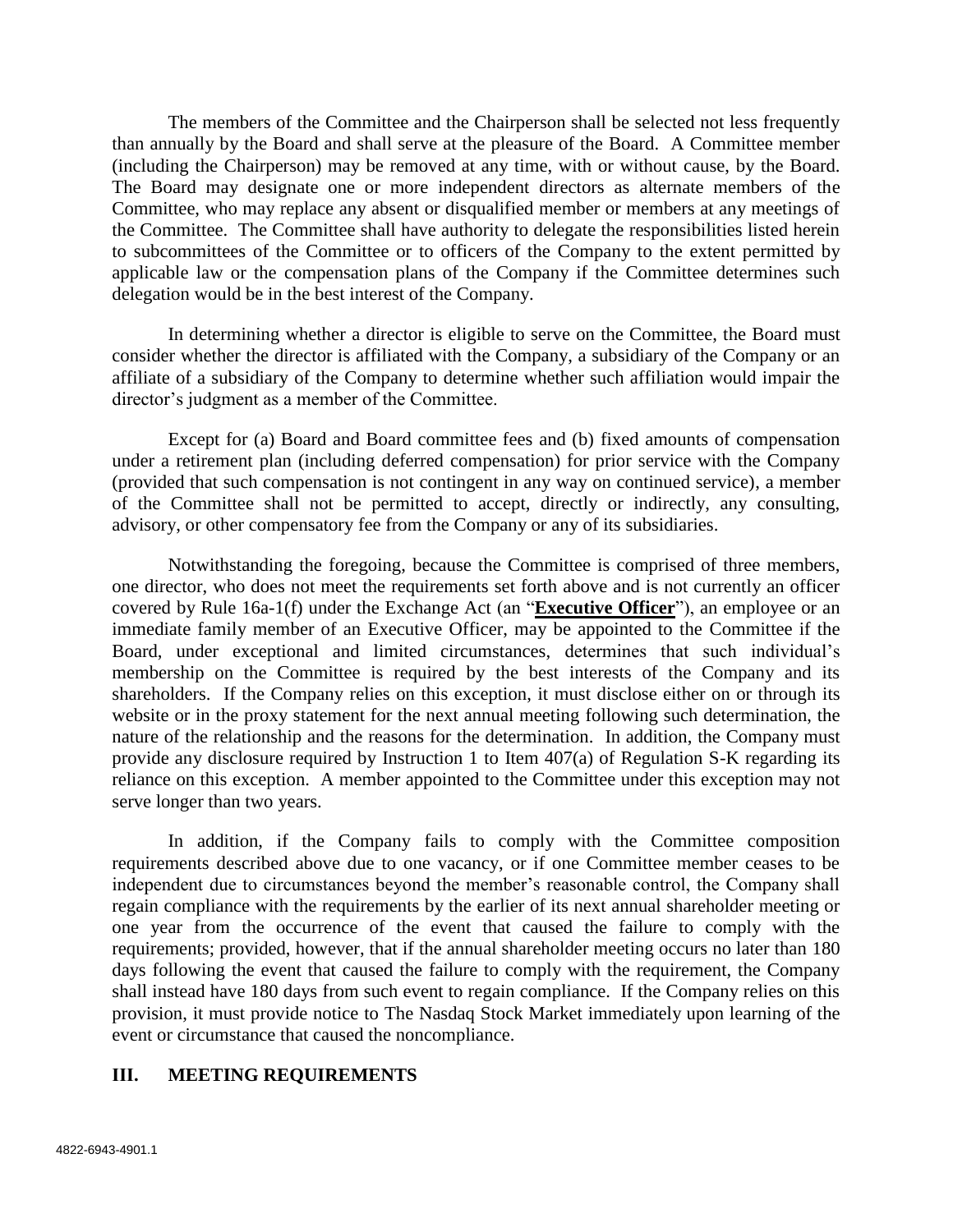The Committee shall meet as often as necessary, but no less than once each year, to enable it to fulfill its responsibilities. The Committee shall meet at the call of its Chairperson. The Committee may meet by telephone conference call or by any other means permitted by law or the Company's Memorandum and Articles of Association, as amended from time to time (the "*Articles*"). A majority of the members of the Committee shall constitute a quorum. The Committee shall act on the affirmative vote of a majority of the members present at a meeting at which a quorum is present. Subject to the Articles, the Committee may act by unanimous written consent of all of its members in lieu of a meeting. The Committee shall determine its own rules and procedures, including with respect to the designation of a chairperson pro tempore, in the absence of the Chairperson, and the designation of a secretary. The secretary need not be a member of the Committee and shall attend Committee meetings and prepare minutes. The Committee shall keep written minutes of its meetings, which shall be recorded or filed with the books and records of the Company. Any member of the Board shall be provided with copies of the Committee minutes if requested.

The Committee may ask members of management, employees, outside counsel or others whose advice and counsel are relevant to the issues then being considered by the Committee, to attend any meetings and to provide such pertinent information as the Committee may request. The CEO may not be present during voting or deliberations concerning his compensation.

The Chairperson of the Committee shall be responsible for the leadership of the Committee, including preparing the agenda, presiding over Committee meetings, making Committee assignments and reporting the Committee's actions to the Board from time to time (but at least once each year) as requested by the Board.

# **IV. COMMITTEE RESPONSIBILITIES**

In carrying out its responsibilities, the Committee's policies and procedures should remain flexible to enable the Committee to react to changes in circumstances and conditions to ensure the Company remains in compliance with applicable legal and regulatory requirements.

The Committee shall have responsibility for oversight of the determination, implementation and administration of remuneration, including compensation, benefits and perquisites, of all members of senior management whose remuneration is the responsibility of the Board. Such responsibility includes:

- (a) Compensation and Evaluations
	- (1) Establishing, in consultation with senior management, the Company's general compensation philosophy and objectives;
	- (2) Reviewing and making recommendations to the Board with respect to employment and compensation arrangements, severance arrangements, change in control provisions and agreements and any special supplemental benefits applicable to the Company's executive officers and such other members of senior management whose remuneration is the responsibility of the Board;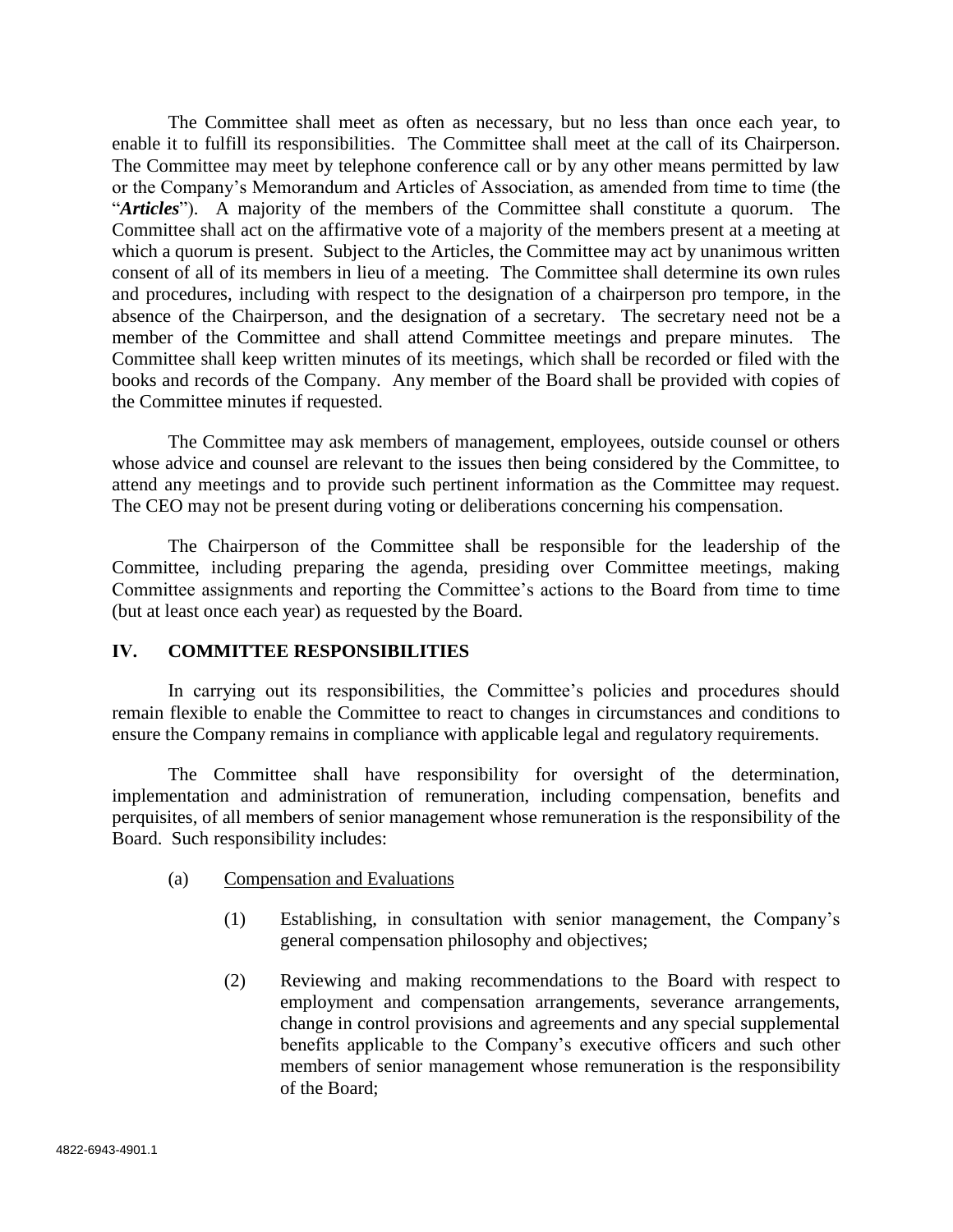- (3) Reviewing and making recommendations to the Board at least annually with respect to the compensation, including base salary, bonus, incentive and equity compensation, and administering the annual and long-term incentive compensation, of the Company's executive officers and such other members of senior management whose remuneration is the responsibility of the Board; and
- (4) Reviewing and approving the Company's goals and objectives relating to the compensation of the CEO, annually evaluating the CEO's performance in light of those goals and objectives and, based on this evaluation, reviewing and approving the CEO's compensation level, including salary, bonus, incentive and equity compensation.

## (b) Incentive Compensation and Equity-Based Plans

- (1) Reviewing and making periodic recommendations to the Board regarding the general compensation and benefits policies and practices of the Company;
- (2) Reviewing and recommending to the Board compensation plans, policies and benefit programs for employees generally;
- (3) Review and adopting, or, as required by the applicable plan, policy or program, recommending to the Board for adoption or ratification and, where required by applicable law or the Articles, submitting for shareholder approval (or recommending that the Board submit for shareholder approval), compensation and benefits policies, plans and programs and amendments thereto, including the determination of eligible employees and the type, amount and timing of such compensation and benefits; and
- (4) Overseeing the administration of such policies, plans and programs (including the grant of stock options and other equity awards under such policies, plans and programs) and, on an ongoing basis, monitoring them to assure that they remain competitive and within the Board's compensation objectives for executive officers and such other members of senior management whose remuneration is the responsibility of the Board.

## (c) Other Duties

(1) Reviewing and discussing with management the disclosures made in the "Compensation Discussion and Analysis" section prior to the filing of the Company's Annual Report on Form 10-K and/or proxy statement for the annual meeting of shareholders, and recommending to the Board (if appropriate) that the "Compensation Discussion and Analysis" section be included in the Form 10-K and/or proxy statement, in each case to the extent that such disclosures are required under U.S. securities laws;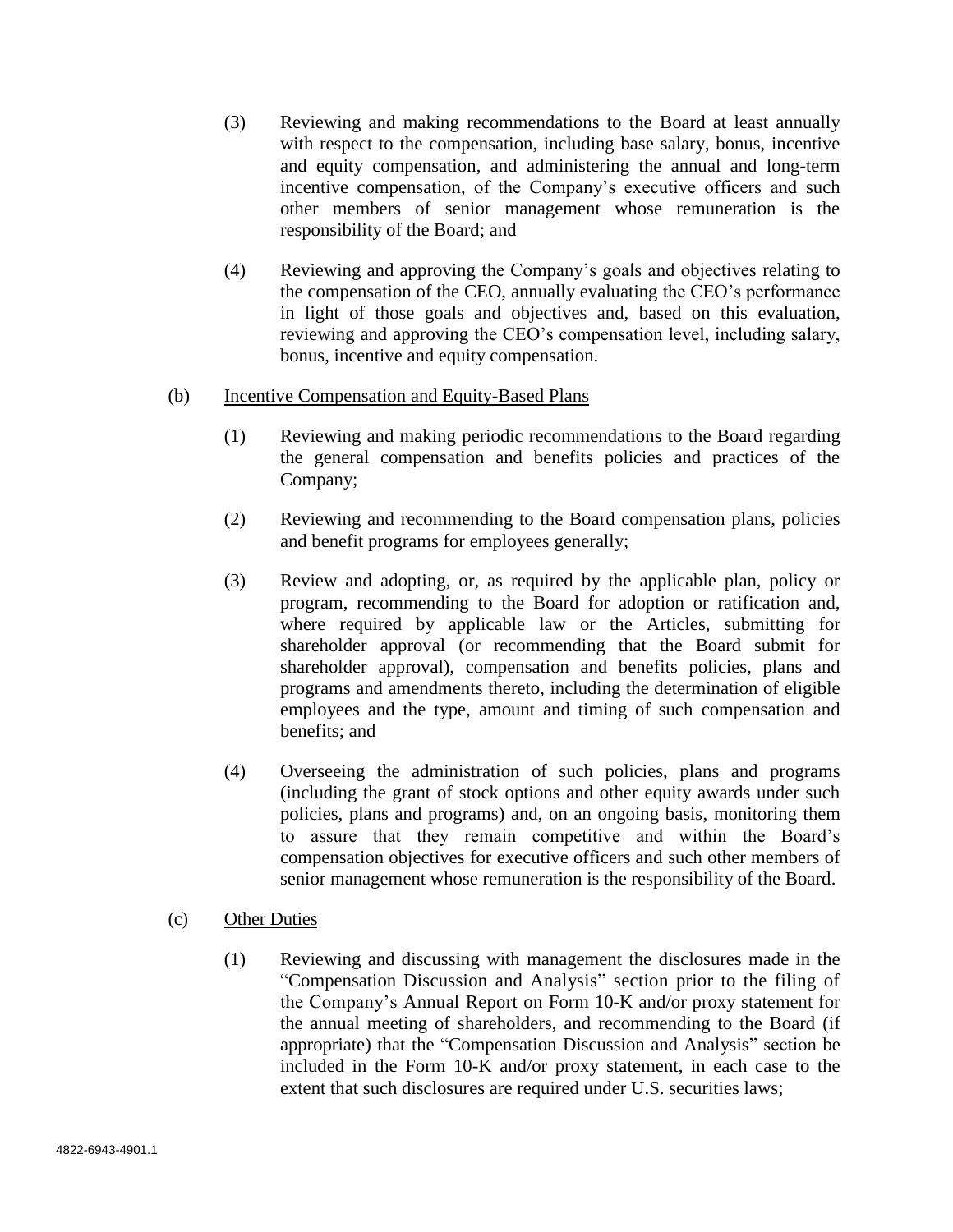- (2) Preparing an annual Committee report for inclusion in the Company's proxy statement for the annual meeting of shareholders in accordance with the applicable rules of the Securities and Exchange Commission (the "**SEC**"), to the extent that such report is required under such rules;
- (3) Reviewing and making periodic recommendations to the Board regarding the compensation and benefit policies for the Company's directors;
- (4) Overseeing the risk assessment of the Company's compensation arrangements to ensure that the pay and incentive based systems adopted by the Company reward employees for appropriate actions and do not create unacceptable risks for the Company;
- (5) Reviewing and approving any additional services to be performed for the Company or its affiliates by a compensation consultant or its affiliates during a fiscal year in which the Committee has retained such compensation consultant;
- (6) Advising the Board regarding the shareholder advisory votes that are required by applicable SEC rules on executive compensation and golden parachutes, including the frequency of such votes, to the extent that such votes are required under such rules; and
- (7) Performing such other duties as the Board may assign to the Committee.

## **V. ANNUAL EVALUATION PROCEDURES**

The Committee shall annually evaluate its performance to confirm that it is meeting its responsibilities under this Charter. In this review, the Committee shall consider, among other things, (a) the appropriateness of the scope and content of this Charter, (b) the appropriateness of matters presented for information and approval, (c) the sufficiency of time for consideration of agenda items, (d) the frequency and length of meetings and (e) the quality of written materials and presentations. The Committee may recommend to the Board such changes to this Charter as the Committee deems appropriate.

## **VI. AUTHORITY**

The Committee has the authority to retain or obtain the advice of compensation consultants, legal counsel and other advisors as necessary to carry out its duties and responsibilities. The Committee may conduct or authorize studies of matters within the Committee's scope of responsibilities as described above, and may retain, at the expense of the Company, independent counsel or other advisors necessary to assist the Committee in any such studies. The Committee shall be directly responsible for the appointment, compensation, oversight of the work of and termination of any compensation consultants, legal counsel and other advisors retained by the Committee. The Committee shall have the sole authority to negotiate and approve the fees and retention terms of any compensation consultants, legal counsel or other advisors retained by the Committee. The Company will provide for appropriate